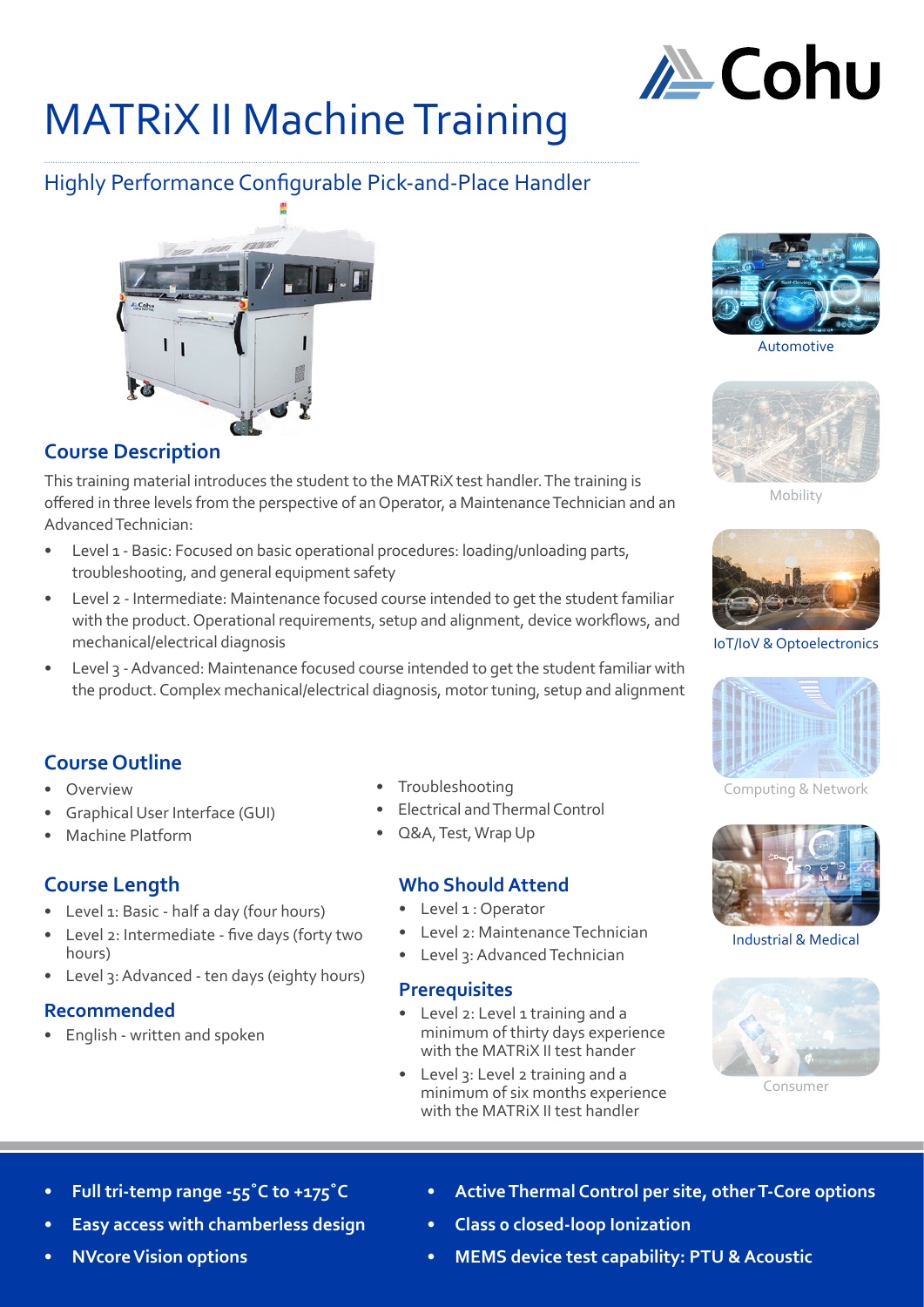

# MATRiX II Machine Training

## **Level 1: Basic**

#### **Day 1**

- **1 General Operating Conditions**
- Handler Status Information
- Handler Startup Procedure
- **2 Q&A**
- Q&A, Test, Wrap Up

# **Level 2: Intermediate**

#### **Day 1**

#### **1 - Overview**

- Handler Overview and Introduction
- Operation of the Handler

#### **2 - Graphical User Interface (GUI)**

- UI Screen Orientation
- UI Screen Overview
- Main Screen
- Operation Screen
- Maintenance Screen
- Datalog Screen
- Mechanism Setup Screen
- Software Setup Screen

#### **Day 2**

#### **3 - Theory of Operations - 5 Main Mechanical Components Area**

- Power and Control
- Input/Output
- Leg Assembly
- **Testsite**
- Top Compartment

# **Day 3 - 5**

#### **4 - Handler Basic Mechanical Alignment**

- Alignment Overview
- Conveyor
- I/O PnP
- Testsite Chucks
- ATT Platform Alignment
- TSA Guide Alignment

#### **5 - Kit Installation and Setup**

- Kit Installation
- Setup and Fine Tuning
- Thermal Fine Tuning

#### **6 - Troubleshooting**

- Mechanical
- **Electrical**

#### **7 - Q&A**

• Q&A, Test, Wrap Up

# **Level 2: Intermediate (ATC Option Only) Day 1**

#### **1 - ATC Operation**

• Introduction to ATC

#### **2 - ATC Hardware**

- T-Core Box
- ATC Chucks
- Power Supply
- Cold gas hardware
- Others

#### **3 - ATC using Adaq**

• Adaq Overview

- **• Full tri-temp range -55˚C to +175˚C**
- **• Easy access with chamberless design**
- **• NVcore Vision options**
- **• Active Thermal Control per site, other T-Core options**
- **• Class 0 closed-loop Ionization**
- **• MEMS device test capability: PTU & Acoustic**